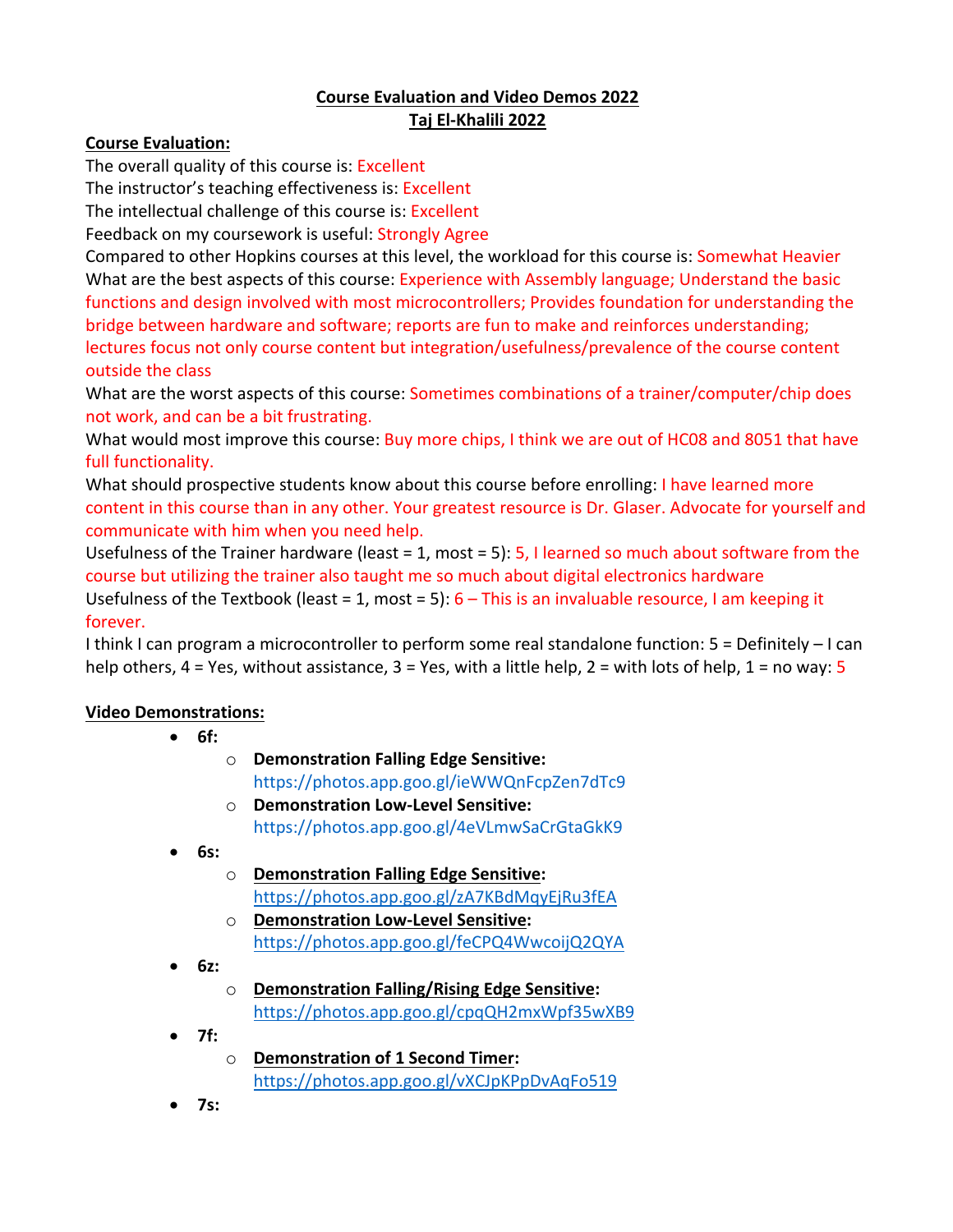- o **Demonstration of 1 Second Timer:** https://photos.app.goo.gl/HeiFMeRYPWmdFAHY6
- **7z:**
- o **Demonstration of 1 Second Timer:**  https://photos.app.goo.gl/CPMQnYVdt5wXRBsV9
- **7Clock:**
	- o **Testing:** https://photos.app.goo.gl/AsALUvfA3tPedG8q9
- **8s:**
- o **Required Test Cases:** https://photos.app.goo.gl/sgurGsA1Mdb2ZzWe9
- o **Other Test Cases:** https://photos.app.goo.gl/9YNCMcqkj6Fs3BmN8
- o **Full Duplex:** https://photos.app.goo.gl/Lwmcr4uqkYKvWRZ6A
- **8z:**
	- o **Required Test Cases:** https://photos.app.goo.gl/VbTGeFDrJJE6Quxj8
	- o **Full Duplex:** https://photos.app.goo.gl/zbjzDwryp4xTosXN9
- **8f:**
- o **Required Test Cases:**  https://photos.app.goo.gl/gaHhyx22BnM2dMDX8
- o **Half Duplex:** https://photos.app.goo.gl/Rx8beoT1m1a22wsu9
- **9f:**
	- o **Driving FET with Ramping Duty Cycle:**  https://photos.app.goo.gl/UugUGtnfcEd21BuB6
	- o **Current Draw:** https://photos.app.goo.gl/jiGyksaJheMyrFth6
- **9s:**
	- o **Function Generator:** https://photos.app.goo.gl/5HYbEAbFoXgvjSbVA
	- o **DTMF Major 3rd:**
		- § **Root:** https://photos.app.goo.gl/HyhkjHXZ667XNiSL8
		- § **Third:** https://photos.app.goo.gl/UddFm4rvSCLgQroA9
		- § **Composition (Major Third):** 
			- https://photos.app.goo.gl/C71bc5RpEwAH1Bvw8
	- o **DTMF Perfect 5th:**
		- § **Root:** https://photos.app.goo.gl/HyhkjHXZ667XNiSL8
		- § **Fifth:** https://photos.app.goo.gl/M21YXxMAdpV9T9X78
		- Composition (Perfect Fifth): https://photos.app.goo.gl/Vcq5VD54LpLS8XidA
- **10f Voltmeter**
	- o **DC Signal:** https://photos.app.goo.gl/phjuXmVJp8nt9QSSA
	- o **Sinewave:** https://photos.app.goo.gl/aMNQohrXRem3KpRE6
	- o **Sawtooth:** https://photos.app.goo.gl/zK9xQnVRsd1DL9dHA
	- o **Triangle Wave:** https://photos.app.goo.gl/byX4cJsbUZsVfJqE6.
	- o **Verification of AC calculation:**  https://photos.app.goo.gl/pBMZKRwURrJmnE9P8.
- **10s**
	- o **3Hz:** https://photos.app.goo.gl/RNPqLd2hL6Try6jr8
	- o **5Hz:** https://photos.app.goo.gl/1PQ9vwgYFGFN1x9r9
	- o **20Hz:** https://photos.app.goo.gl/CM7MuXibRtGepWyK6
	- o **25Hz (Past Nyquist – Distorted):** https://photos.app.goo.gl/f6f2nsk5AiffQCYX8